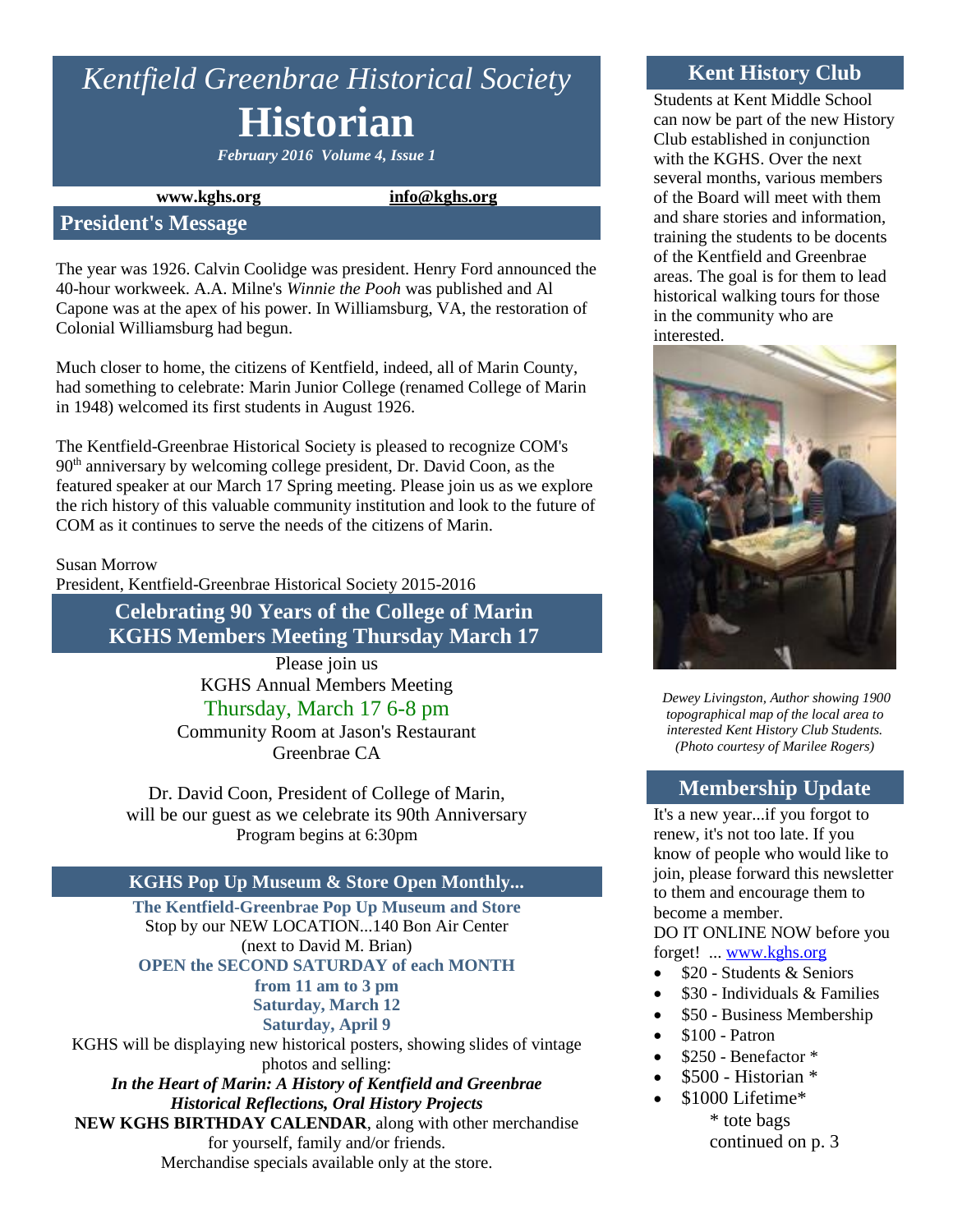#### **College of Marin, The Heart of the Community ... Dewey Livingston** (*In the Heart of Marin* p. 204-209)

If any one entity can be credited with bringing area-wide significance to Kentfield, it would be the venerable and highly regarded College of Marin. When the college was founded in 1926 as Marin Junior College, Kentfield was continuing its long struggle towards respectability. Town leaders did what they could to boost the community and the establishment of the junior college put a positive focus on Kentfield that remains today.

Tamalpais High School principal E. E. Wood proposed the creation of a junior college in 1923. At that time there were two public high schools serving Ross Valley residents: San Rafael High School and Tamalpais High School in Mill Valley. The nearest junior college was in Santa Rosa and as the move for a Marin college moved forward the location became key, requiring easy access from the two high schools and the county population in general. As it happened, George E. Butler had died in 1924 and his Kentfield estate at the crossroads was put up for auction...The Tamalpais High School District purchased the 13-acre estate (the lowlands had been sold to farmer Eugenio Corvi) for \$30,000 in 1924; the college purchased the property in 1928...



*First classes held in Butler Barn and Mansion (Courtesy College of Marin Archives)*

...Eighty-seven students showed up for the first day of class in August 1926, taught by seven teachers. They met in the former Butler mansion and soon the classes spread across the estate. The barn was used as the gymnasium and later the art and engineering schools. The first permanent building to be constructed was the \$37,500 Science Hall in 1927, which was followed by the central and iconic structure of the college for many years, Harlan Hall. The handsome and much-photographed Spanish-style stucco building featured a central courtyard, extensive colonnades and a tower that looked out on Kentfield and Mt.



*Iconic Harlan Hall was demolished in the 1960's to make room for modern campus buildings. (Bob Hough photo)*

Within five years the faculty would grow to 17 and the student body to 652 including part-time students.

...The creation of the Tamalpais Centre in 1909 under Kent and his mother Adaline's supervision laid the groundwork for the future of at least part of the junior college. As soon as the Tamalpais Centre's management became aware that their socially ambitious institution was faltering, talk turned to development of a high school or possibly a college on the site. Tamalpais Centre's board sold the property, including the large building and 26 acres of low land, to Marin Junior College in 1927 (excluding the Adaline E. Kent School property and a small parcel reserved for the centre's Woman's Club). The college transformed the Spanish-styled auditorium into a women's gymnasium and classrooms...

...With a solid academic structure in place, sports and fitness were also an important part of campus life. The college adopted a mascot, the Mariner (depicted as a crusty old salt), and early competitive sports included baseball, basketball, football and crew. To accommodate the growing physical education programs, trustees purchased the level, 10 acre Eugenio Corvi farm property across the creek from the main campus. Here in 1931 they constructed a football field with bleachers and lights, tennis courts and a fine new gymnasium facing College Avenue. The basketball team coached by Irwin "Red" Diamond won the National Junior College Championship in 1948; the new sports complex on the Tamalpais Centre campus was named after Diamond when it opened in 1964. The old gym served students for more than thirty years until it was destroyed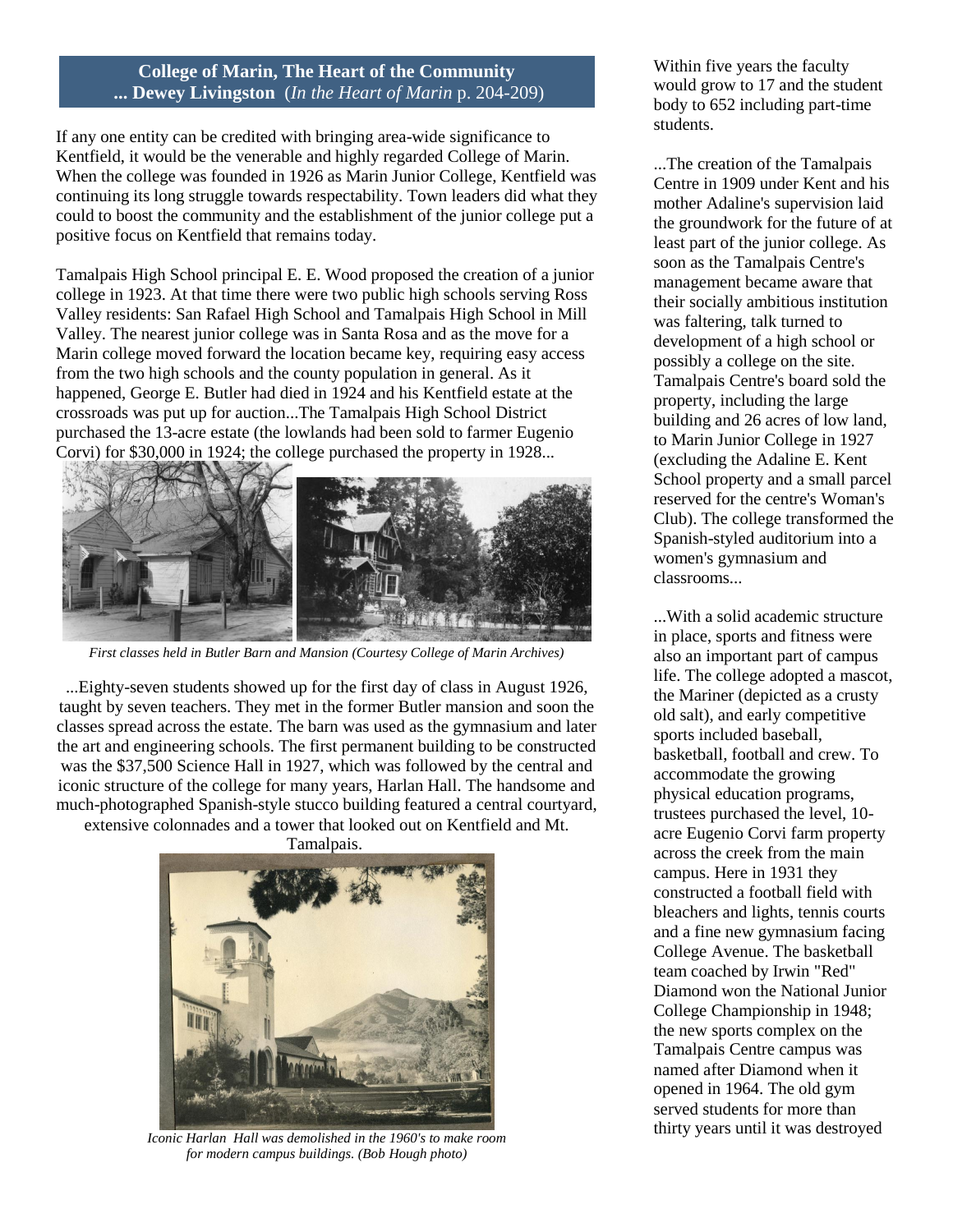in a spectacular fire on December 16, 1963...



*New gymnasium on College Avenue (Newall Snyder Collection)*

...As the student body exploded after World War II the college became crowded, but funding did not allow rapid expansion of the campus and facilities. Postwar students "took umbrage" at the word Junior and started a movement to change the name to College of Marin, which was accomplished in 1948. The campus began to slowly change, with new buildings and more parking lots. As the number of students increased through the 1950s and 1960s many of the old campus landmarks were replaced and much of he open space built upon. Nancy Danielson fondly remembered the beautiful campus before redevelopment: "The front lawn in the semi-circle was huge and beautiful, with the buckeye trees and the redwood grove over on the side and the chestnut trees. It really was gracious, a wonderful place. Of course that view, you can't beat it anywhere." ...

...The College of Marin experienced a building boom in the 1960s and 1970s. As the venerable old Spanish-style buildings became obsolete, they were replaced with modern concrete campus buildings typical of the time. The 1950s saw the construction of the Fine Arts Building, the Business Education Building and Olney Hall, which featured a large lecture hall. All of these have since been replaced. In 1964 the Tamalpais Centre was replaced with the physical education complex, and in 1966 the Fine Arts Theater was added to the older art buildings. That year the Student Services Center was built, offering a large space for students to gather and eat, as well as administrative offices. The Ward Austin Science Center and a large parking lot was built on the old football field in 1971, and the Learning Resource Center, including the College of Marin Library, was completed in 1973.



*Newest buildings at College of Marin replacing Olney Hall. (Marilee Rogers photos)*

"Without the college being there," said Kentfield native David Manahan, "Kentfield would have just been a crossroads. It was small, sure, but there was a lot of businesses there, a hardware store and stationery store, and a five and dime and bakeries, and a number of places to eat." As of this writing, two new state-of-the-art buildings, one for science and the other for art, have been constructed and an administrative complex is rising on the old Ross Landing-era Smith and Treanton properties on College Avenue; only Fusselman Hall remains from the Marin Junior College days. Today College of Marin is one of the premier junior colleges in the San Francisco Bay Area and attracts students from all over the country. Its presence in Kentfield has led the community from a sleepy suburb into a vibrant center of education and culture in the heart of Marin.

# **Membership Update ... continued**

... You can also send a check: KGHS Membership, Box 236, Kentfield, CA 94914. Please include your name, level of membership, address, email and phone number.

Included with your membership is the bi-monthly/quarterly newsletter, special invitations to member events and an invitation to volunteer on one of our committees.

# **SAVE SATURDAY MAY 7**

**COMMUNITY MAY DAY CELEBRATION AT KENT MIDDLE SCHOOL 11AM – 2 PM**